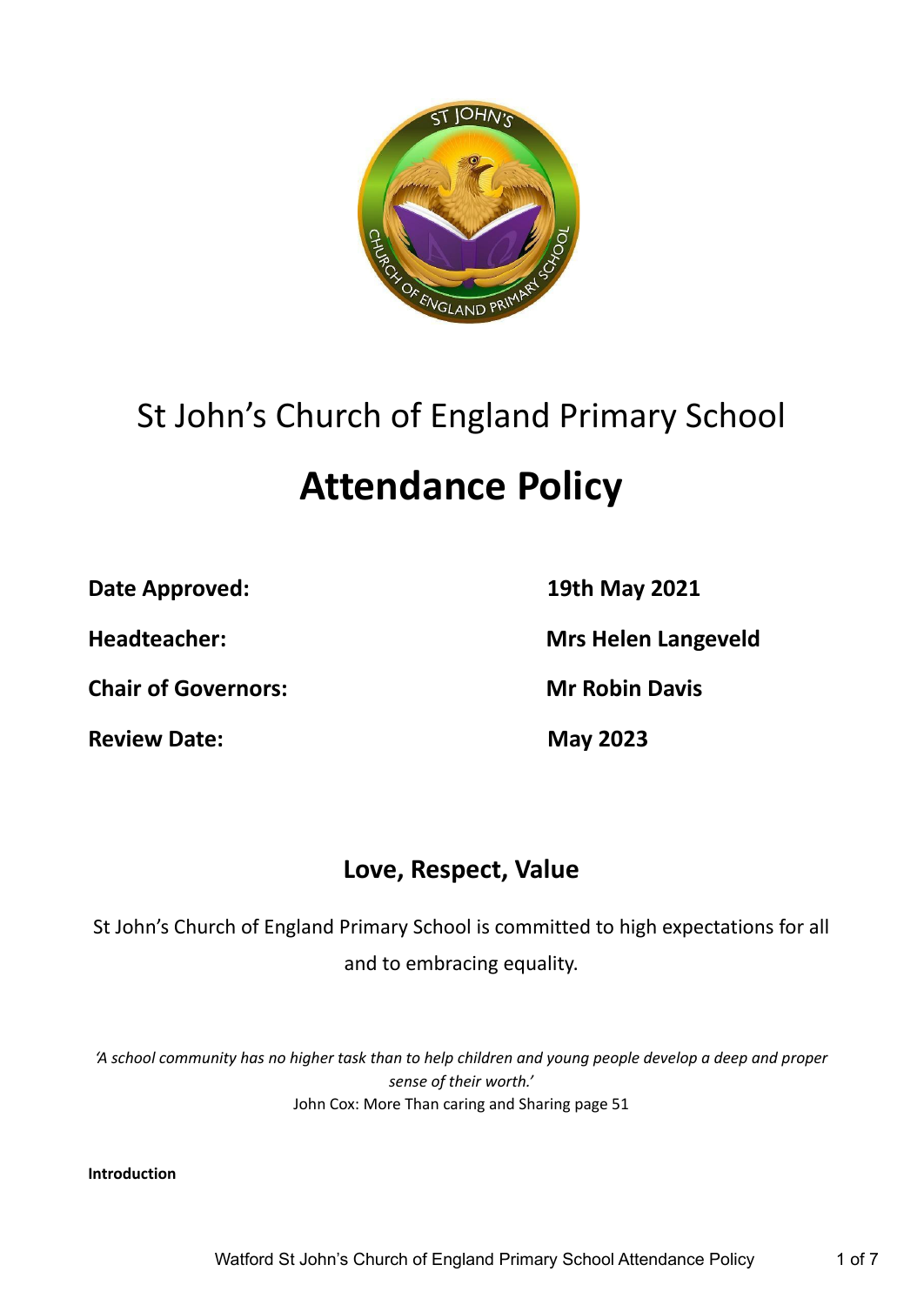As a school we recognise the importance of punctual and regular school attendance in order to ensure that all pupils maximise their learning and achievement. School provides a stable and secure environment in which pupils can feel safe and thrive. Our aim therefore is to work with parents and carers to ensure the children's attendance is maximised, taking national targets into account.

# **Rationale/Purpose**

The purpose of this policy is to set out the school commitment and proactive approach to ensuring good attendance. Therefore, it details the expectations, formal procedures and specific approaches that support good attendance.

# **Aims**

This policy aims to:

- ensure good attendance by all pupils
- raise achievement through the promotion of good attendance
- demonstrate the value and care that the school ascribes to each individual
- provide clear guidance to staff, parents/carers and pupils on their roles and responsibilities
- detail the procedures and actions to produce good attendance and punctuality

#### **Monitoring**

We believe that unnecessary absence or lateness is a barrier to learning and progress. As a result, the school will monitor, on a regular basis, the attendance and punctuality of pupils in order to take action where there are concerns. The LA Attendance Officer monitors the school attendance data through termly meetings.

#### **Expectations**

The responsibility for good attendance is shared between the school, parents/carers and pupils. All these groups need to understand the expectations which this policy makes of them.

#### **The Role of the School**

The school will provide a safe learning environment in which all pupils can thrive and succeed. In order to ensure pupils make the progress of which they are capable, we will:

- ensure pupils are able to attend school for the set amount of time for the year (190 days, 380 sessions)
- ensure that accurate records of attendance and punctuality are maintained according to Government legislation and guidance, on a daily basis;
- clearly distinguish between absences which are authorised and those which are unauthorised (it is the decision of the Headteacher as to whether or not an absence will be authorised);
- encourage good attendance and punctuality and ensure school staff set good examples in this regard;
- investigate all unexplained or unjustified absences and follow up poor attendance and punctuality;
- keep parents informed of their child's attendance/punctuality record and work with parents should either give cause for concern;
- monitor attendance and punctuality levels termly and report to Governors;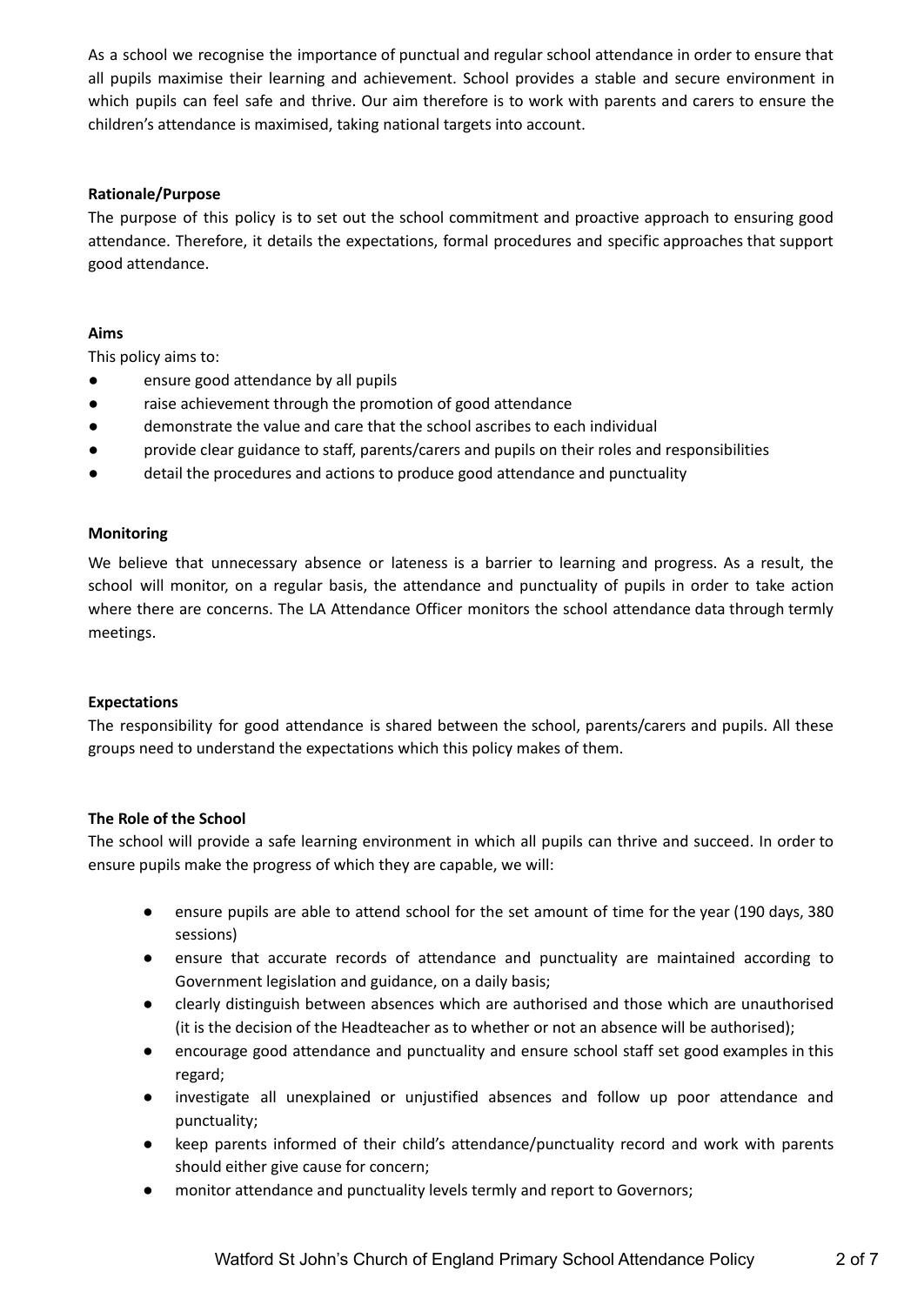liaise with the Local Authority Attendance Team Improvement over attendance and punctuality issues relating to individual pupils

# **The Role of Parents/Carers**

Parents are legally responsible for ensuring their child's attendance and punctuality at school. They are also responsible for ensuring that their children stay at school once they have registered. Consequently they should:

- ensure their child attends school regularly and on time
- ensure their child is properly dressed and equipped and in a fit condition to learn
- not arrange family holidays in term time
- inform the school by 8.55 am on the first day of absence and communicate the reason for their child's absence by telephone/email or in person
- maintain regular communication with school staff about any concerns/issues;
- ensure the school office is notified immediately of any change to contact details;
- take an active interest in their child's school life and work

# **Role of Pupils**

All pupils are expected to attend school, and all of their lessons, regularly and on time. They should also:

- be ready to learn
- not leave the school without permission and without signing out at reception
- sign in, if they arrive late or if they arrived back from an authorised appointment, e.g. doctor's appointment

# **Equality and Diversity**

Individual needs of children and families will always be taken into account for example Pupil Premium, SEND, Children Looked After and any other Vulnerable group. Where there is a concern about attendance or punctuality the school will contact the carer, social worker or any other other professionals including the Virtual School for CLA, as an early intervention.

#### **Doors open**

Currently there is a staggered start to the school day: 8.35 Y3/4 8.40 Y1/2 8.45 Rec

#### **Registration**

Registration will take place at the start of each morning and afternoon session. This means the registers are called between 8.55am and 9.10am in the mornings and between 1.00pm and 1.05pm in the afternoons.

Pupils who arrive after a registration period, i.e. after 8.55am or 1.05pm, need to sign in at reception before proceeding to their lesson.

Pupils who arrive after registration (9.10am and 1.05pm) will be issued with a late mark.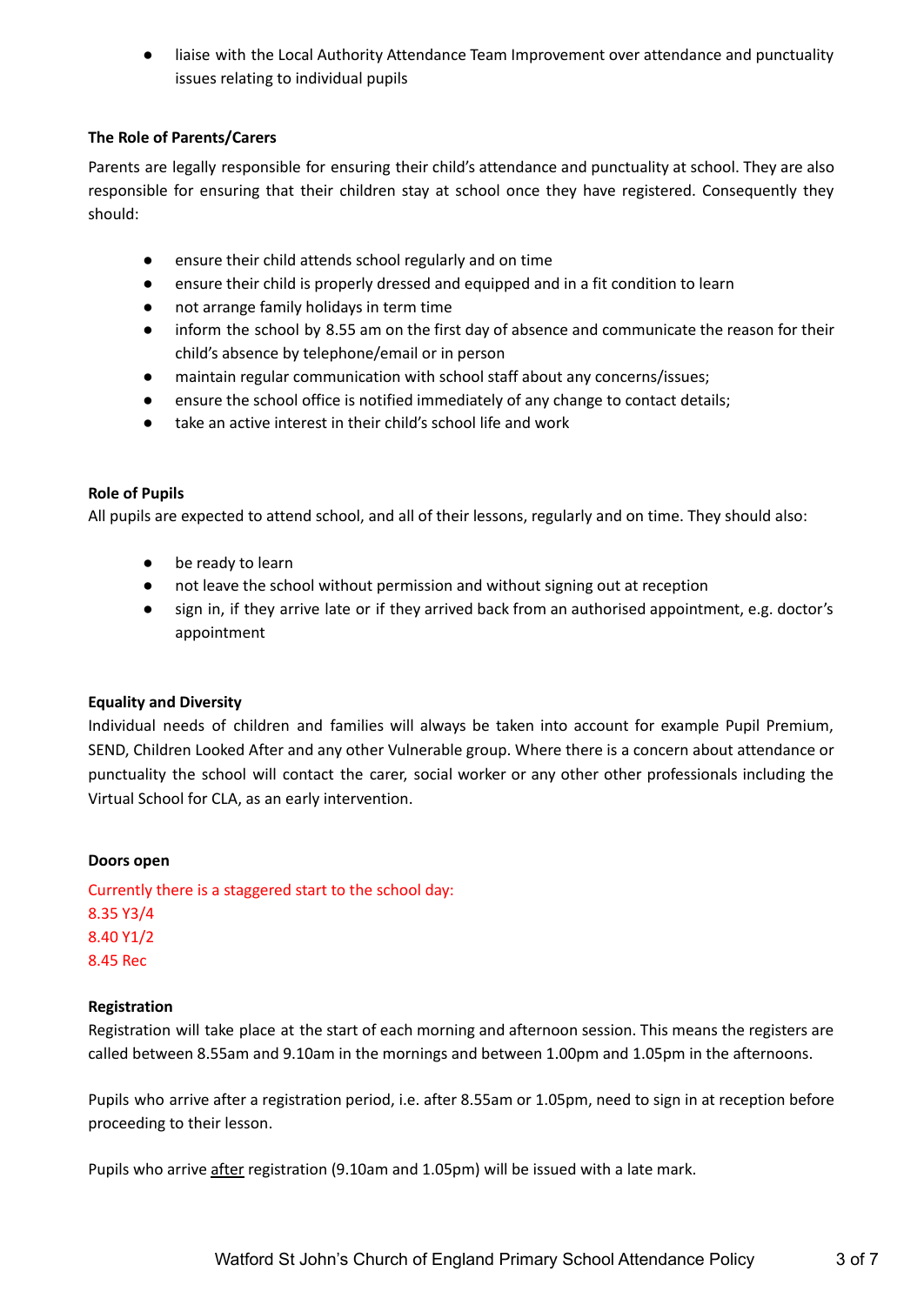Pupils arriving after the closure of the registers (9.30am and 1.35pm), without reasonable explanation, will be recorded as 'Unauthorised Absence'.

At registration pupils should be called by name and respond in a manner agreed with the Headteacher.

Registers will be marked in accordance with DfE guidance. (See **Appendix A** – Absence and Attendance Codes.) Attendance records will be stored on the school's Management Information System.

#### **Absences**

Parents/carers must provide an explanation for all absences from school. During absences lasting longer than one day (except for the 48 hours sickness and diarrhoea rule) parents/carers must phone the school office for each day of absence. Where no explanation is provided from home on the first day of an absence, the school will ring to contact parent/carers on the contact numbers supplied by them at 9.15am.

For extended absences beyond three days, parents/carers should contact the school again to detail the reason for continued absence. If this does not happen, contact may be made with home by the office staff.

The absence will not be authorised until this has been received and even then authorisation is at the discretion of the Headteacher. Absences that the Headteacher will authorise are detailed in **Appendix B**.

Pupils' attendance figures, including Unauthorised Absence, will be recorded on their annual report.

#### **Following-up Absences**

The school will follow up all absences and contact parents/carers if their child's attendance falls below 95% in a term.

The Headteacher will refer to the Attendance Team pupils whose attendance falls below 90% at any time during the year. Subsequent action recommended by the Attendance Team will then be followed through by the school, e.g. letter home from school, letter home from Attendance Team, home visit by Attendance Team, penalty notice issued by Local Authority.

#### **Penalty Notice**

We always strive to work with parents/carers to address attendance and punctuality issues. However if a pupil has at least 15 sessions (i.e. 15 half days) unauthorised absence in a term (including unauthorised holidays), the Headteacher may ask the Local Authority to issue a penalty notice. If paid within 21 days the fine is £60, rising to £120 if paid within 28 days. If the penalty is not paid, the Local Authority may subsequently prosecute the parents/carers for their child's irregular attendance.

All those defined as a parent under section 576 of the Education Act 1996 are considered to be parents for the purpose of these provisions. As with prosecutions under section 444 of the Education Act 1996 a penalty notice may be issued to each parent liable for the offence in respect of each child.

#### **Family Holidays and Other Absences**

For absences other than sickness, parents/carers must seek the Headteacher's prior approval.

The school will not authorise family holidays, except in very exceptional circumstances that may be authorised by the Headteacher. These are detailed in **Appendix B**.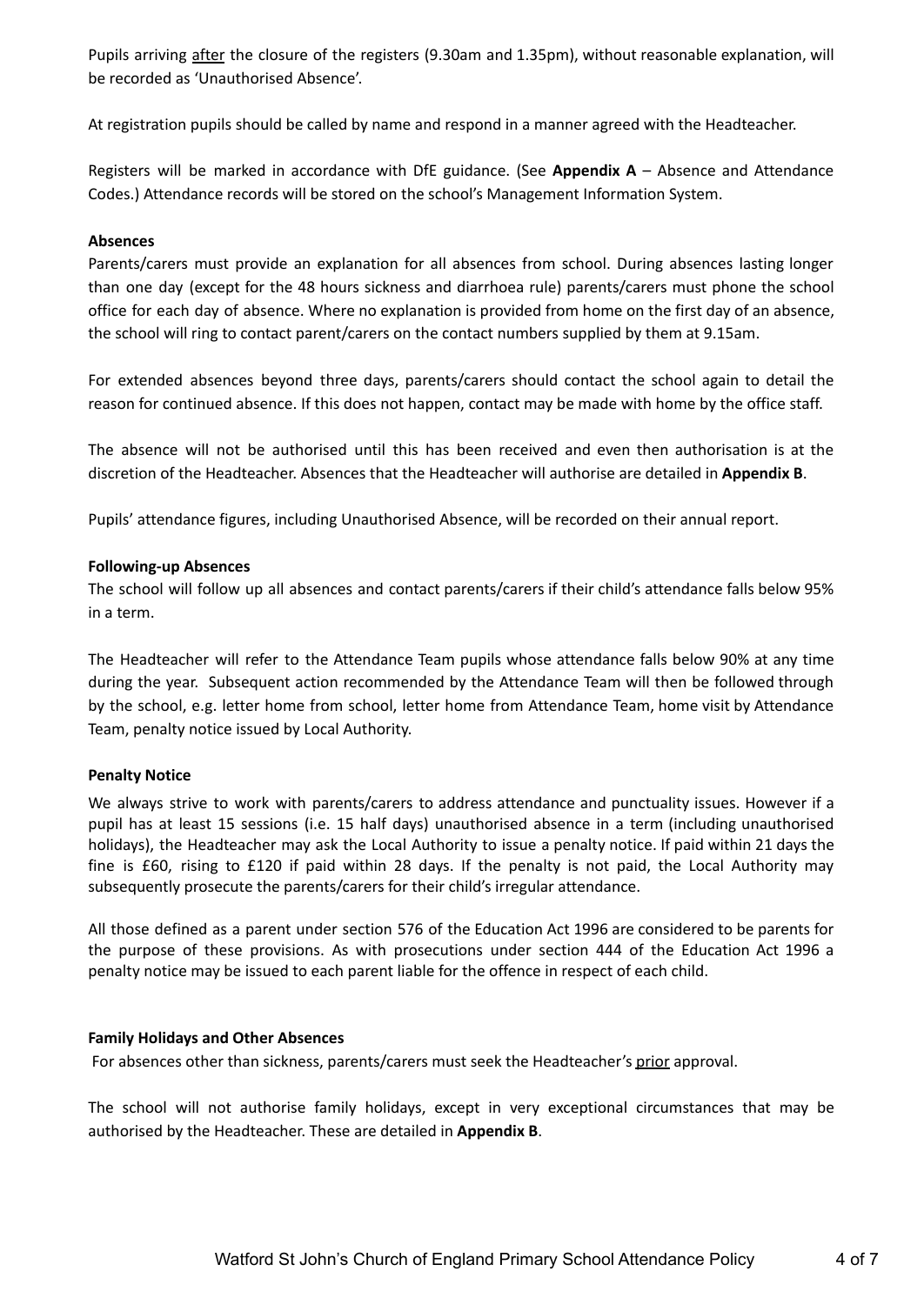Requests for such leave must be made at least three weeks before the planned absence (except in the case of funerals). Requests need to be submitted on the 'Leave of Absence' form obtainable from the school office or school website. See **Appendix C** – Leave of Absence Request.

Parents/carers may be invited to meet with the Headteacher to discuss the request.

#### **Lateness**

Any pupil arriving at school who is late will report to reception and sign the 'signing-in' sheet, supervised by the receptionist.

Entries on the 'signing-in/out' sheet will be transferred to the MIS system by the office staff.

During a fire drill the office staff will ensure the Fire List is available to check registers.

# **Following-up Lateness**

Parents/ carers whose children are regularly late for school will be contacted by a member of the Senior Leadership Team (SLT), in order to bring about an improvement in punctuality.

#### **Incentives**

Attendance is published in the weekly newsletter to highlight the importance to parents/carers. Attendance is discussed with parents in the Autumn and Spring term Learning Update Meetings.

As a school we work with other agencies to ensure that our pupils receive all the support available, to achieve good attendance. This means on occasions sharing information for example for Education Health Care Plans or through Families First.

#### **Publication of Information**

As a school we share information on an individual pupil's attendance, as necessary, with parents/carers, pupils and staff. We also provide aggregated attendance information and statistics to school Governors as part of the termly Headteacher's report.

Also on a termly basis we submit attendance levels and percentages of unauthorised absences and authorised absences to the DfE through the School Census.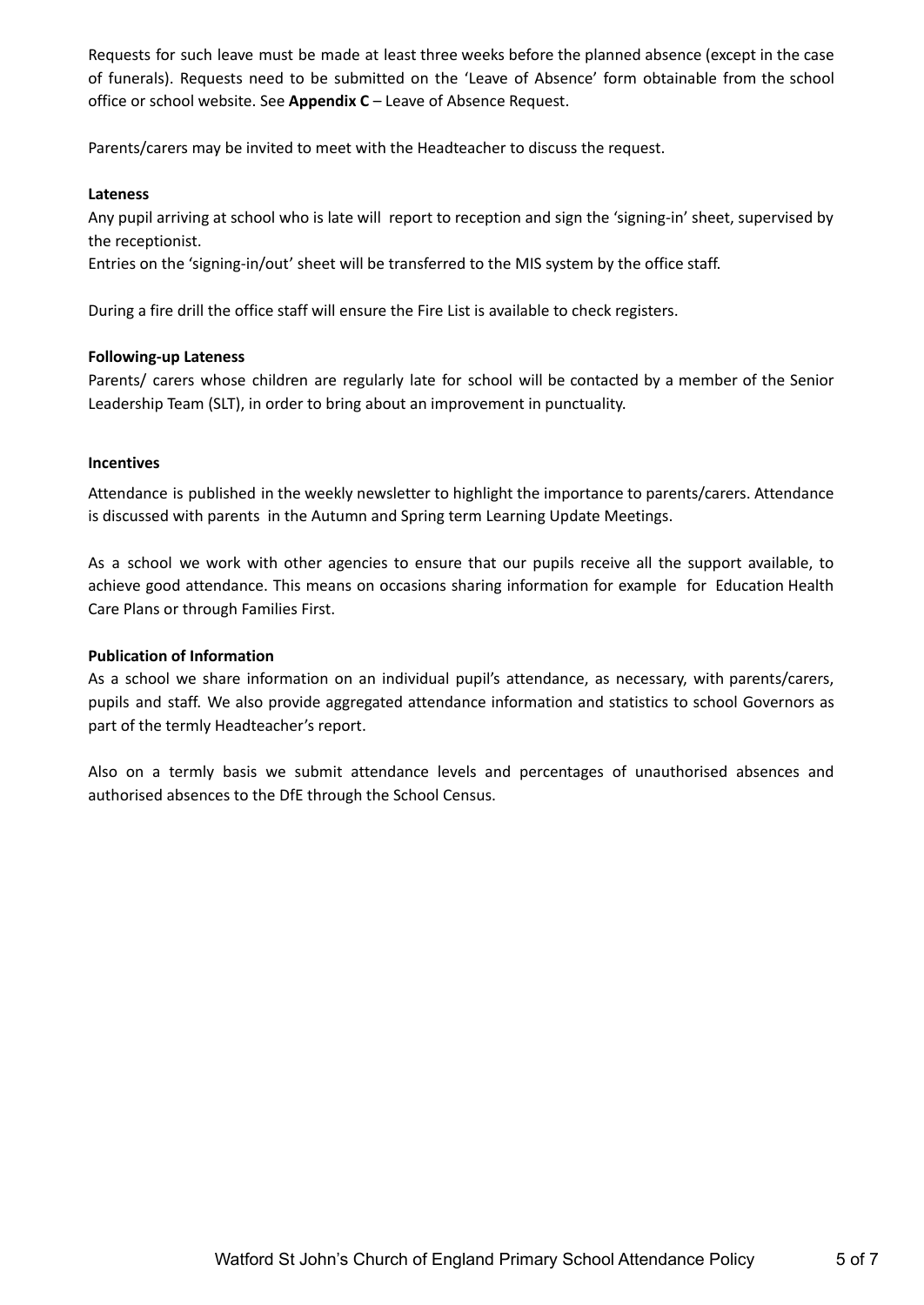# **Appendix A**

# **Codes from Scholarpack**

# **Registration Code**  $\prime$   $\prime$ : Present in school  $\prime$  = am  $\prime$  = pm

Code L: Late arrival before the register has closed Code B: Off-site educational activity Code D: Dual Registered - at another educational establishment Code J: At an interview with prospective employers, or another educational establishment Code P: Participating in a supervised sporting activity Code V: Educational visit or trip

Code C: Leave of absence authorised by the school Code E: Authorised absence excluded but no alternative provision made

Code H: Family holiday authorised by the school Code I: Illness (not medical or dental appointments) Code M: Authorised medical or dental appointments Code R: Authorised religious observance Code S: Study leave Code T: Gypsy, Roma and Traveller absence

Code G: Family holiday not authorised by the school or in excess of agreed period Code N: Reason for absence not yet provided Code O: Absent from school without authorisation Code U: Arrived in school after registration closed

Code X: Not compulsory school age

Code Y: Forced Closure ie Snow Day (exceptional circumstances)

Code Z: Pupil not on admission register (not counted in possible attendance)

Code #: Planned whole or partial school closure (not counted in possible attendance)